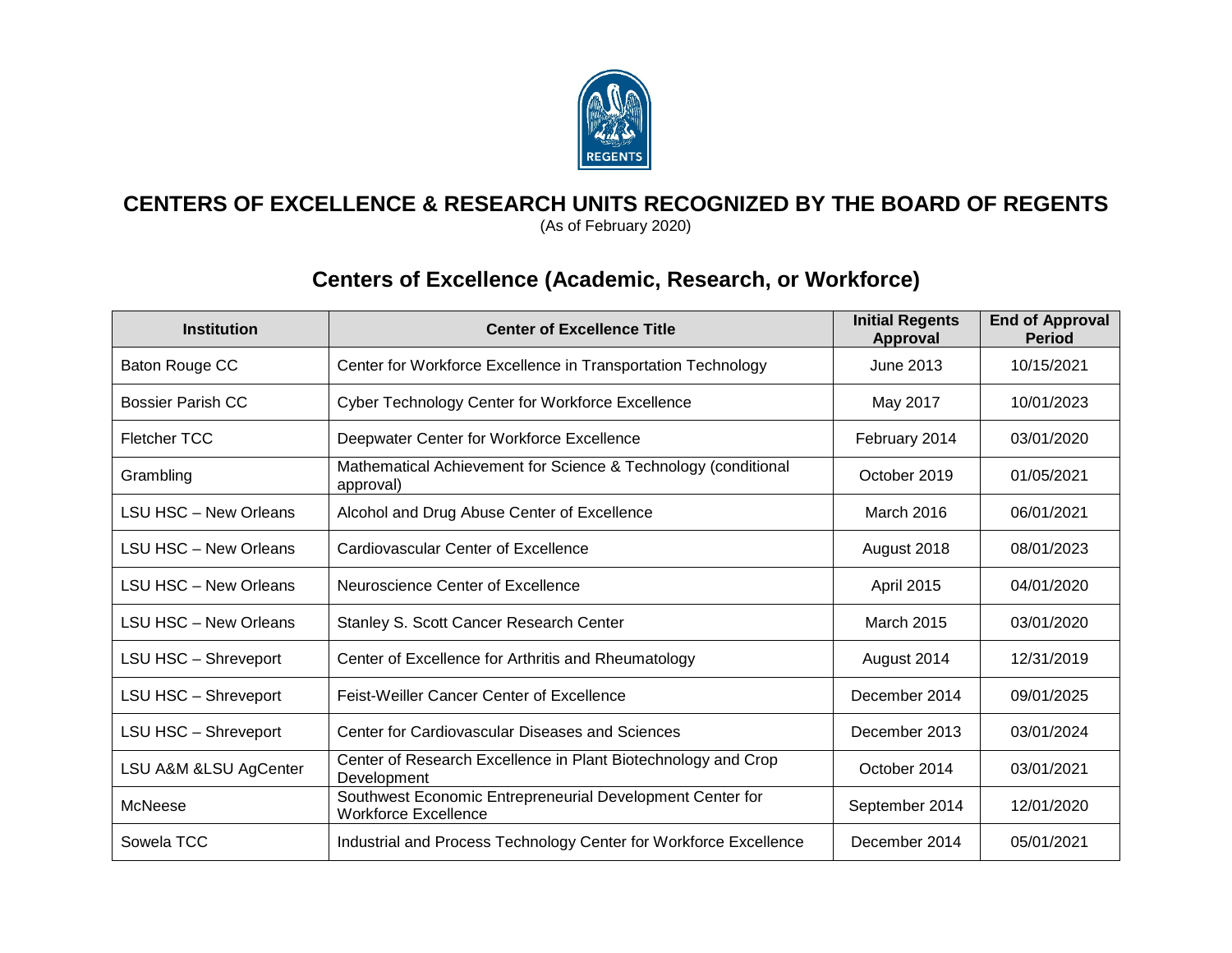## **Research Centers & Institutes**

| <b>Institution</b> | <b>Research Unit Title</b>                                       | <b>Initial Regents'</b><br>Approval | <b>End of Approval</b><br><b>Period</b> |
|--------------------|------------------------------------------------------------------|-------------------------------------|-----------------------------------------|
| Delgado CC         | Center for Advanced Manufacturing & Technology                   | February 2015                       | 07/01/2023                              |
| LA Tech            | Center for Entrepreneurship & Information Technology             | September 2002                      | 10/01/2023                              |
| LA Tech            | Center for Information Assurance                                 | December 2007                       | 06/01/2023                              |
| <b>LA Tech</b>     | Integrated STEM Education Research Center                        | <b>June 2008</b>                    | 08/01/2023                              |
| LA Tech            | The Professional Development and Research Institute in Blindness | September 2001                      | 10/01/2024                              |
| LSU A&M            | Center for Analytics & Research in Transportation Safety         | June 2019                           | 03/01/2024                              |
| LSU A&M            | Center for Coastal Resiliency (formerly Hurricane Center)        | August 2000                         | 10/31/2020                              |
| LSU A&M            | Center for Collaborative Knowledge                               | January 2018                        | 02/01/2022                              |
| LSU A&M            | Center for Computation & Technology                              | May 2004                            | 06/01/2023                              |
| LSU A&M            | <b>Center for Geoinformatics</b>                                 | <b>June 2001</b>                    | 06/01/2023                              |
| LSU A&M            | Center for Internal Auditing                                     | February 1999                       | 12/01/2024                              |
| LSU A&M            | <b>Center for Rotating Machinery</b>                             | August 2000                         | 12/01/2024                              |
| LSU A&M            | <b>Energy Law Center</b>                                         | August 2012                         | 06/01/2023                              |
| LSU A&M            | <b>Ethics Institute</b>                                          | October 2017                        | 12/01/2023                              |
| LSU A&M            | Hearne Institute for Theoretical Physics                         | January 2006                        | 07/01/2021                              |
| LSU A&M            | Institute for Advanced Materials                                 | December 2013                       | 03/01/2020                              |
| LSU A&M            | Leadership Development Institute                                 | August 2014                         | 12/01/2024                              |
| LSU A&M            | Life Course and Aging Center                                     | May 2003                            | 06/01/2023                              |
| LSU A&M            | National Center for Advanced Manufacturing                       | September 2001                      | 02/01/2020                              |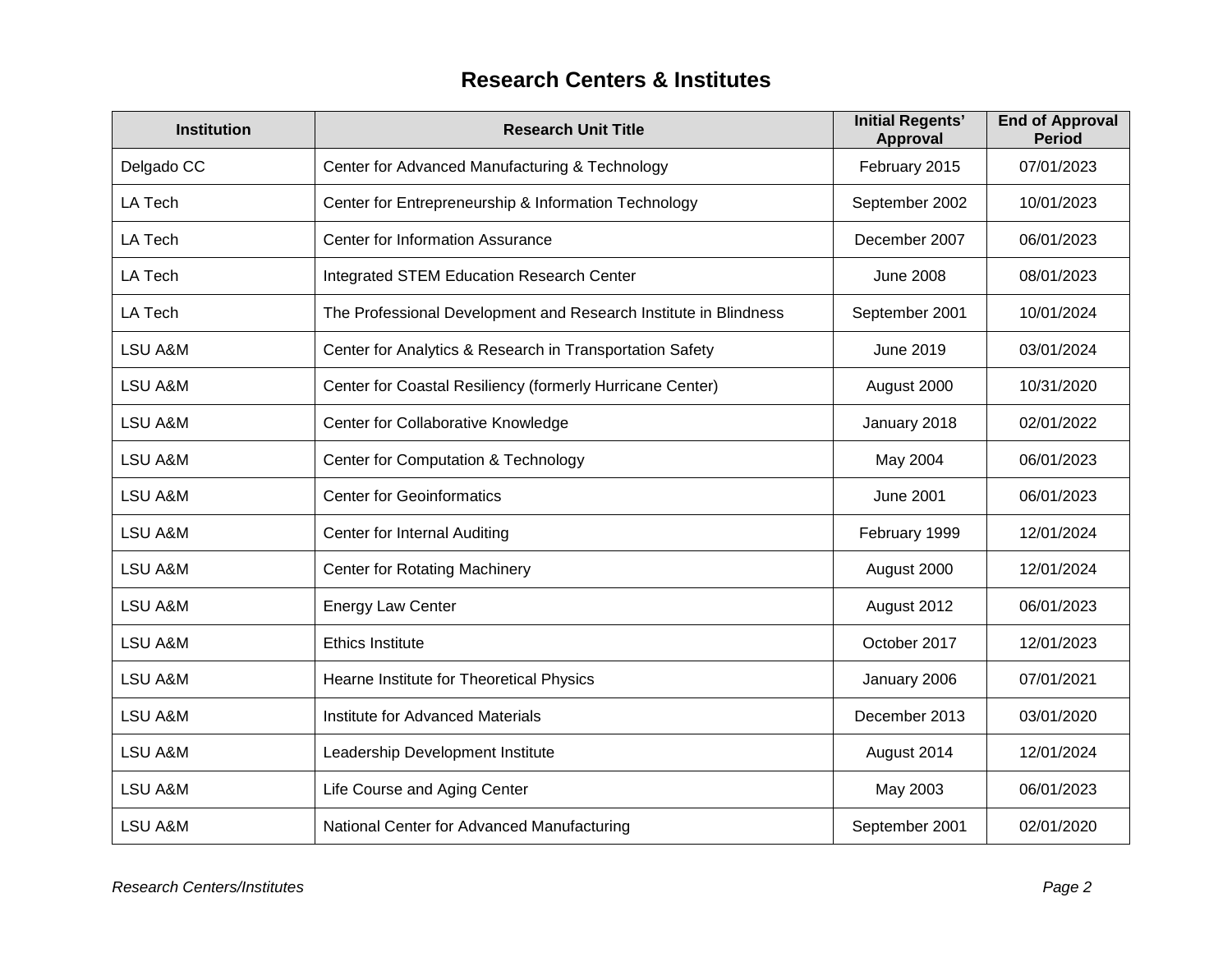| <b>Institution</b>                              | <b>Research Unit Title</b>                                                                                       | <b>Initial Regents'</b><br>Approval | <b>End of Approval</b><br><b>Period</b> |
|-------------------------------------------------|------------------------------------------------------------------------------------------------------------------|-------------------------------------|-----------------------------------------|
| LSU A&M                                         | <b>Professional Sales Institute</b>                                                                              | October 2014                        | 12/01/2020                              |
| LSU A&M                                         | Reilly Center for Media and Public Affairs                                                                       | October 1999                        | 09/01/24                                |
| LSU A&M                                         | Social Research and Evaluation Center                                                                            | December 2017                       | 12/01/2022                              |
| LSU A&M                                         | Stephenson Disaster Management Institute                                                                         | April 2007                          | 07/01/2022                              |
| LSU A&M                                         | Transformational Technologies & Cyber Research Center                                                            | <b>March 2015</b>                   | 04/01/2021                              |
| LSU A&M                                         | Turbine Innovation & Research Center                                                                             | September 2001                      | 06/01/2023                              |
| <b>LSU Ag Center</b>                            | Louisiana Institute for Biofuels and Bioprocessing                                                               | December 2009                       | 03/01/2021                              |
| <b>LSU Shreveport</b>                           | Institute for Nonprofit Administration and Research<br>(formerly Institute for Human Services and Public Policy) | September 2001                      | 05/01/2024                              |
| <b>LSU Shreveport</b>                           | International Lincoln Center for American Studies                                                                | April 2000                          | 07/01/2022                              |
| <b>LSU Shreveport</b>                           | Red River Watershed Management Institute                                                                         | September 2001                      | 12/01/2023                              |
| LSU HSC - New Orleans                           | Center for Evidence-Based Practice in Behavioral Health<br>(conditional approval)                                | June 2019                           | 07/01/2020                              |
| LSU HSC - New Orleans                           | Early Intervention Institute                                                                                     | December 1998                       | 07/01/2023                              |
| LSU HSC - New Orleans                           | Institute for Public Health and Justice                                                                          | April 2011                          | 10/01/2021                              |
| LSU HSC - New Orleans                           | The Epilepsy Center                                                                                              | October 2002                        | 07/01/24                                |
| LSU HSC - Shreveport                            | Center for Brain Health                                                                                          | October 2017                        | 12/01/2024                              |
| LSU HSC - Shreveport                            | Louisiana Addiction Research Center                                                                              | December 2019                       | 01/01/2021                              |
| McNeese State U                                 | Center for Advancement of Meat Production & Processing                                                           | December 2011                       | 01/01/2020                              |
| McNeese State U                                 | Institute for Industry-Education Collaboration                                                                   | February 2009                       | 05/30/2020                              |
| Nicholls State U                                | John Folse Culinary Institute                                                                                    | March 2011                          | 12/01/2024                              |
| Pennington Biomedical<br><b>Research Center</b> | Institute for Dementia Research and Prevention                                                                   | October 2008                        | 05/01/2023                              |
| Southeastern Louisiana U                        | Center for Nursing Collaborative Research                                                                        | October 2007                        | 07/01/24                                |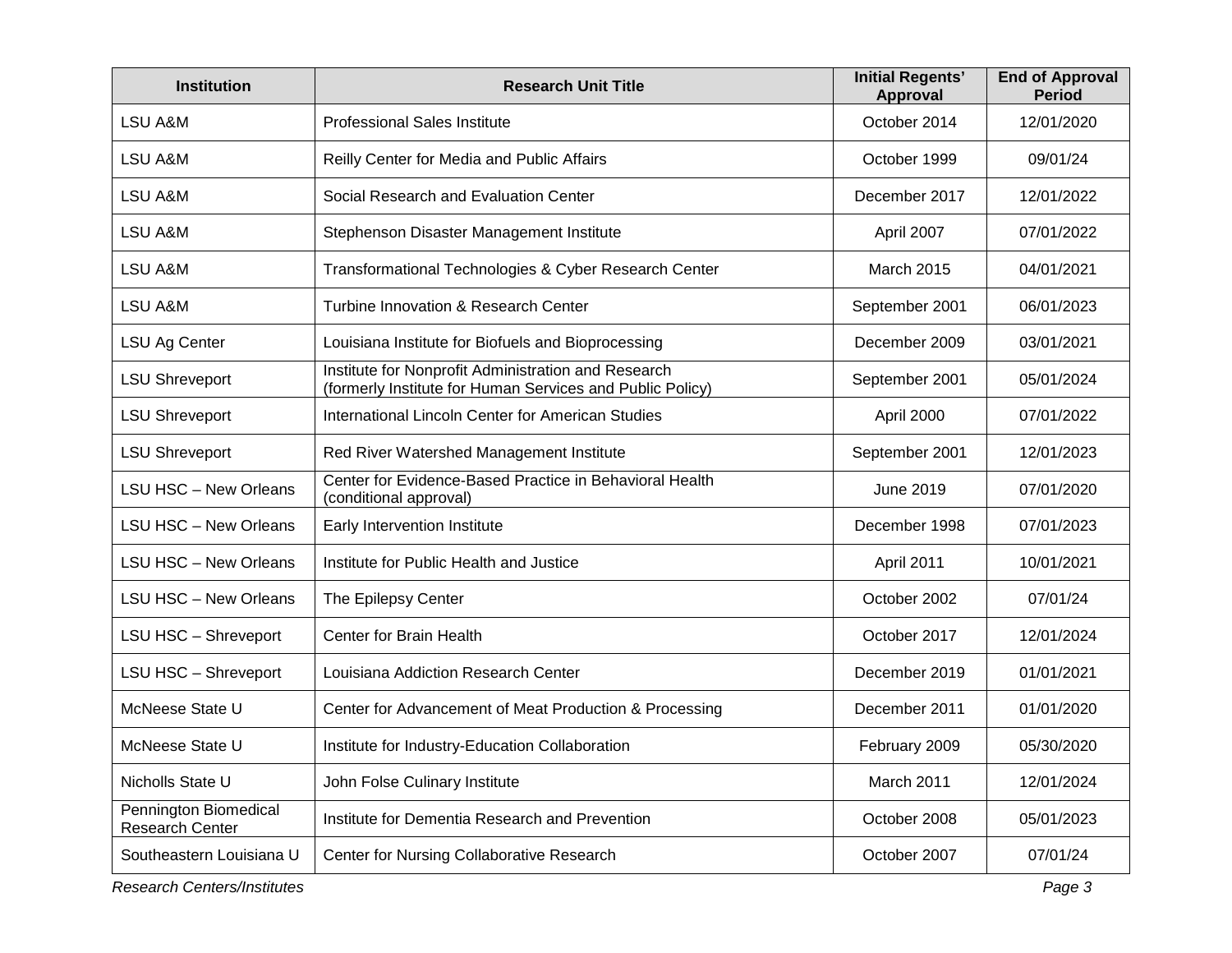| <b>Institution</b>  | <b>Research Unit Title</b>                                                                       | <b>Initial Regents'</b><br>Approval | <b>End of Approval</b><br><b>Period</b> |
|---------------------|--------------------------------------------------------------------------------------------------|-------------------------------------|-----------------------------------------|
| UL Lafayette        | Center for Business & Information Technologies                                                   | April 2003                          | 07/01/2022                              |
| <b>UL Lafayette</b> | Center for Child Development                                                                     | January 2006                        | 04/01/2022                              |
| UL Lafayette        | Center for Visual & Decision Informatics                                                         | September 2013                      | 10/01/2023                              |
| <b>UL Lafayette</b> | Ernest J. Gaines Center                                                                          | February 2008                       | 09/01/2020                              |
| <b>UL Lafayette</b> | Institute for Coastal Water & Research<br>(formerly Institute for Coastal Ecology & Engineering) | January 2007                        | 01/01/2023                              |
| <b>UL Lafayette</b> | Kathleen Babineaux Blanco Public Policy Center (conditional approval)                            | January 2019                        | 02/01/2020                              |
| UL Lafayette        | National Incident Management Systems & Advanced Technologies<br>Institute                        | October 2007                        | 03/01/2023                              |
| <b>UL Monroe</b>    | Environmental Education & Research Center (conditional approval)                                 | December 2016                       | 07/01/2021                              |
| <b>UL Monroe</b>    | Precision Agriculture & Unmanned Aircraft Systems Research &<br><b>Applications Center</b>       | April 2014                          | 04/01/2020                              |
| <b>UL Monroe</b>    | Small Business Risk Management Institute                                                         | December 2011                       | 12/01/2021                              |
| <b>UNO</b>          | <b>Advanced Materials Research Institute</b>                                                     | December 2012                       | 01/08/2023                              |
| <b>UNO</b>          | Center for Hazard Assessment Response & Technology                                               | <b>June 2001</b>                    | 06/01/2023                              |
| <b>UNO</b>          | Ethyl & Herman Midlo Center for New Orleans Studies                                              | <b>June 2017</b>                    | 07/01/2022                              |
| <b>UNO</b>          | <b>Hospitality Research Center</b>                                                               | September 2001                      | 02/01/2022                              |
| <b>UNO</b>          | Institute for Economic Development & Real Estate Research                                        | August 2018                         | 07/01/2023                              |
| <b>UNO</b>          | Joseph Canizaro & James Livingston Gulf States Center for<br><b>Environmental Informatics</b>    | September 2015                      | 09/30/2020                              |
| <b>UNO</b>          | Merritt C. Becker, Jr. UNO Transportation Institute                                              | August 2001                         | 09/01/2020                              |
| <b>UNO</b>          | Pontchartrain Institute for Environmental Sciences                                               | <b>June 2001</b>                    | 04/01/2022                              |
| <b>UNO</b>          | The Austrian Marshall Plan Center for European Studies<br>(Center Austria)                       | April 2019                          | 02/01/2024                              |
| <b>UNO</b>          | UNO Cyber Center (formerly Greater New Orleans Center for<br>Information Assurance)              | August 2009                         | 07/01/2023                              |